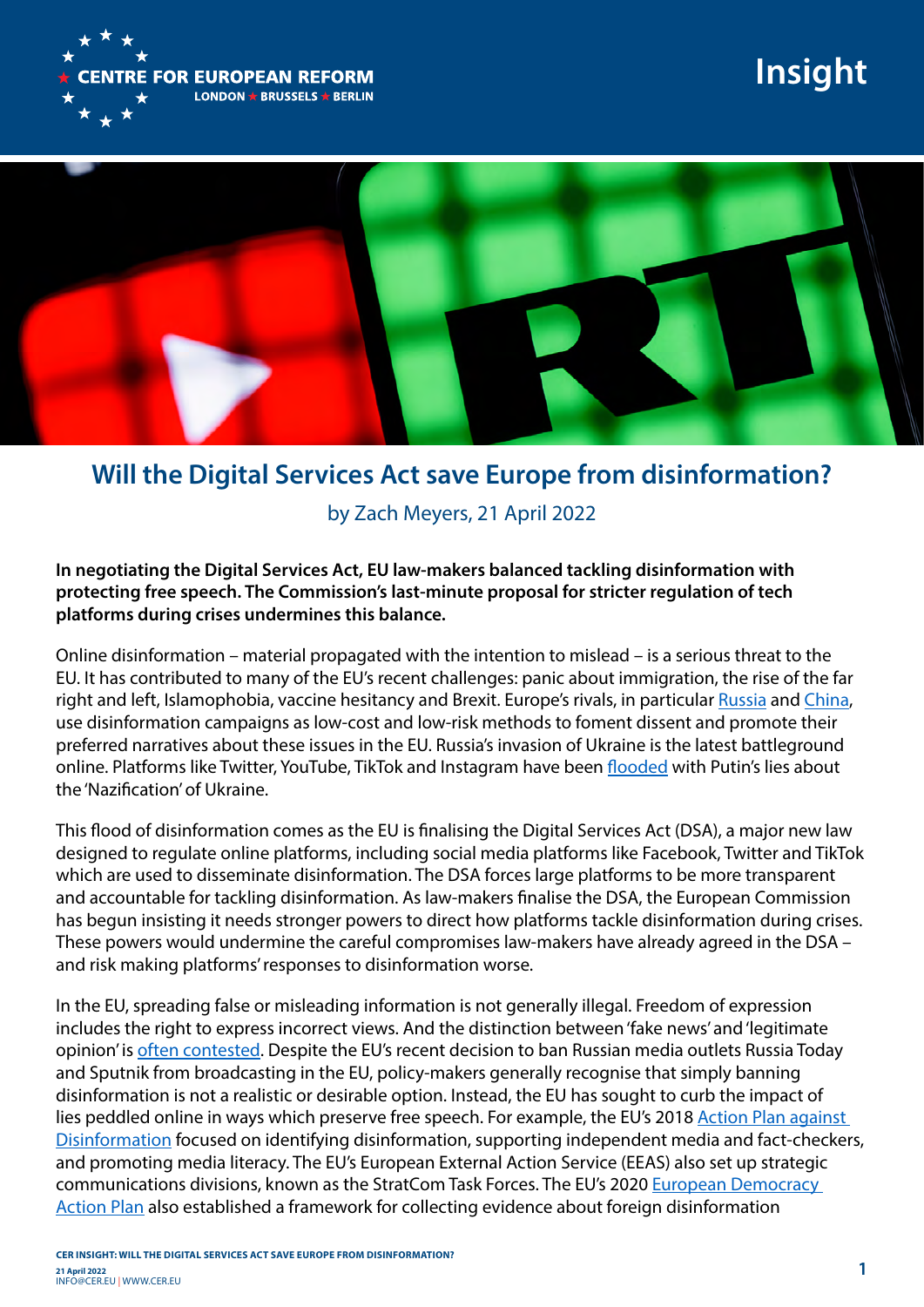

campaigns. As the Kremlin propagated [lies](https://medium.com/dfrlab/how-ten-false-flag-narratives-were-promoted-by-pro-kremlin-media-c67e786c6085) about its invasion of Ukraine, for example, this evidence allowed the EU High Representative for Foreign Affairs and Security Policy to [quickly](https://www.politico.eu/article/nato-has-seen-attempts-at-russian-false-flag-operation-ukraine-says-alliance-chief/) name these strategies publicly and correct false information.

Disinformation is [hardly](https://notesfrompoland.com/2021/11/12/turning-propaganda-into-public-service-broadcasting-in-poland/) limited to the online world. More polarised people are less likely to use social [media](https://www.nber.org/papers/w23258) – being older, they tend to rely on newspapers and TV. Conversely, most users of social media are [exposed to a wide diversity of opinions.](https://www.ox.ac.uk/news/2018-02-21-social-media-and-internet-not-cause-political-polarisation) But – perhaps because regulating foreign tech firms is easier than tackling problems with some of the EU's own [media outlets](https://www.europeanpressprize.com/article/propaganda-war-europe-far-right-media/) – lawmakers remain focused on the importance of online platforms. Though they each have different acceptable use policies, online platforms do not typically ban all disinformation, both because identifying misleading material is difficult and to protect freedom of speech. More important is how disinformation is amplified. Rather than showing a chronological view of posts, most platforms now use personalised algorithms, designed to show users the most relevant and engaging content. Disinformation is often designed to exploit these algorithms, being emotive to attract user engagement. 'Troll factories', like Russia's so-called Internet [Research Agency,](https://www.nytimes.com/2018/02/18/world/europe/russia-troll-factory.html) also co-ordinate the actions of many different user accounts, tricking algorithms into believing that content is genuinely engaging, so that platforms show that content to more users.

Currently, the EU primarily relies on platforms [self-regulating](https://digital-strategy.ec.europa.eu/en/policies/code-practice-disinformation) to avoid these problems. Self-regulation focuses on easier issues, like regulating online advertising and increasing the prominence of reputable news sources. But even though the EU is trying to strengthen self-regulation, voluntary steps will probably remain insufficient. For example, self-regulation has not forced online platforms to devote enough resources to protecting EU users. Facebook chose to deploy [more content moderators](https://www.theverge.com/22743753/facebook-tier-list-countries-leaked-documents-content-moderation) in other parts of the world than EU member-states, particularly the US, Brazil and India. Disinformation in the largest [EU languages](https://secure.avaaz.org/campaign/en/facebook_neglect_europe_infodemic/), including Italian, French, Portuguese and Spanish, is far less likely to be quickly assessed than content in English. This is a concern because many disinformation campaigns are deployed rapidly and locally. For example, in recent weeks, Russia has been particularly intent on stoking [anti-](https://theconversation.com/how-russia-is-trying-to-stoke-anti-ukrainian-sentiment-in-eastern-eu-countries-178816)[Ukrainian sentiment](https://theconversation.com/how-russia-is-trying-to-stoke-anti-ukrainian-sentiment-in-eastern-eu-countries-178816) in eastern EU member-states such as Poland.

If it is passed by EU law-makers, the DSA would shift away from self-regulation in relation to disinformation. Regulation would, however, be light-touch. Platforms' acceptable use policies would need to be clear and diligently enforced. Platforms would also need to be more transparent about their content moderation. For example, they would need to publish annual reports explaining their content moderation practices, including how many content moderators they allocate in each EU member-state official language. They would also need to put in place a complaints mechanism, so that users can challenge a platform's decision to either remove content or to ignore a complaint about the content. The very largest platforms would have to comply with somewhat stricter rules. They would need to formally assess some of the risks which stem from the design and use of their services, such as risks of their services being intentionally manipulated to impact civic discourse. Large platforms would also have to explain how they mitigate these types of risks. They would also be encouraged to participate in 'crisis protocols', which would be drawn up by the Commission and would explain how platforms should deal with extraordinary events like wars, where online platforms could be misused to spread disinformation.

The DSA has disappointed some commentators, because until recently negotiators agreed that platforms should be free to choose how they should handle disinformation. The agreed approach was that platforms could decide whether to allow 'lawful but awful' content, such as pro-Russian propaganda, and – if they allow it – how to mitigate its impact. For example, platforms may decide to remove such disinformation. Or they may label it with warnings, provide fact-checked information with it, de-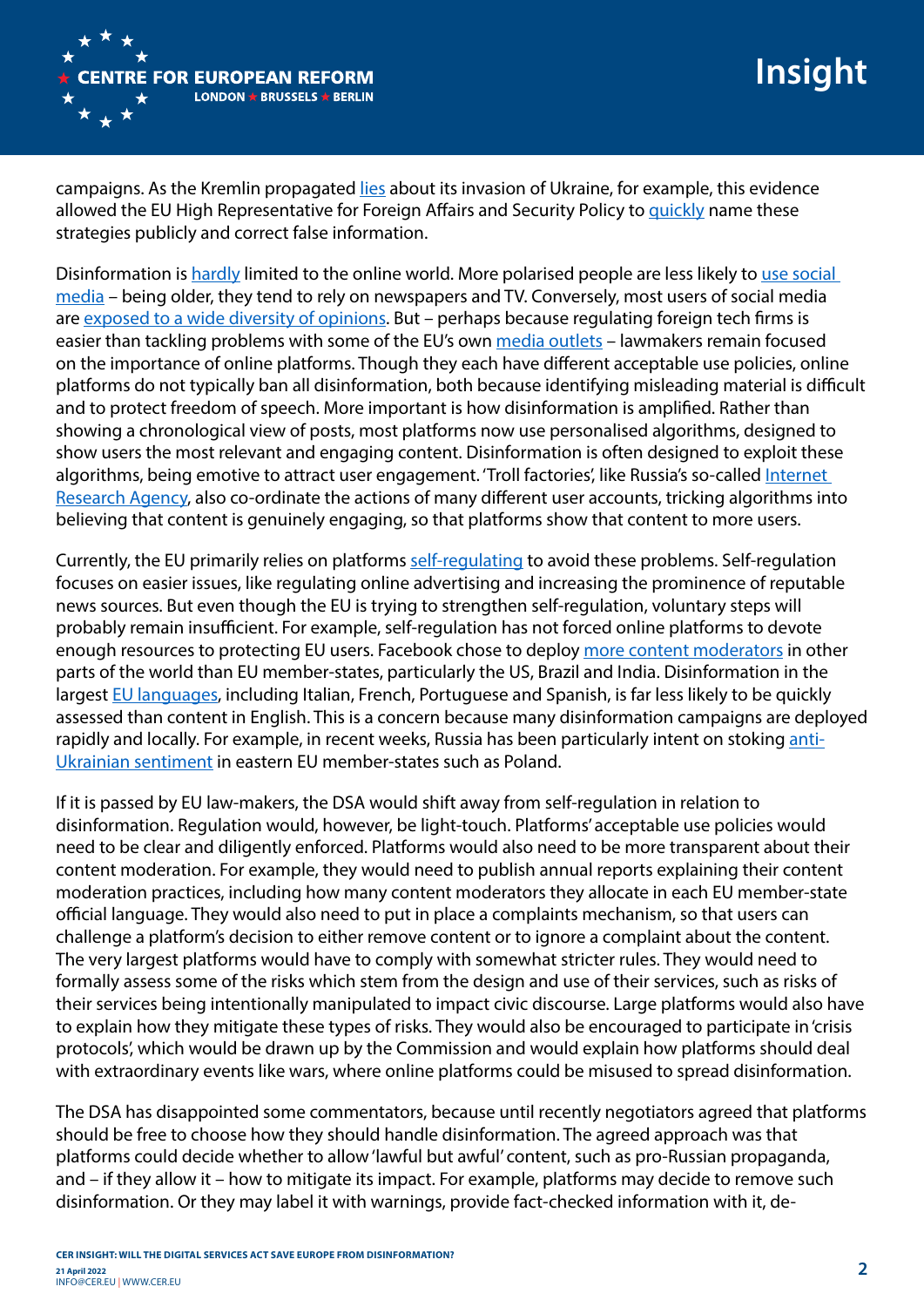

amplify or stop recommending it, or provide subsequent facts to users who have been exposed to it. This reflected a careful balance: many MEPs and member-states are rightly [resistant](https://www.ft.com/content/5e41d0cf-a83c-4817-997e-a353858137ab) to regulate lawful content, and preferred to focus on ensuring platforms were transparent and accountable for how lawful content was handled.

However, in a last-minute change, the Commission has complained that the "anticipatory or voluntary [nature](https://www.euractiv.com/section/digital/news/dsa-european-commissions-pitches-crisis-management-mechanism-supervisory-fees/)" of the obligations to tackle disinformation would be insufficient in a 'crisis'. The Commission argues it must [be able to direct how platforms](https://www.accessnow.org/crisis-response-mechanism-dsa/) respond to crises like the Russian invasion of Ukraine, and the Commission wants the power to determine whether there is such a 'crisis' itself. This proposal undermines the careful balance between MEPs and member-states and risks making platforms' response to disinformation worse.

If it had these powers, the Commission would undoubtedly feel pressured to force large platforms to simply remove pro-Russian 'fake news' – similarly to how the Commission banned Russia Today and Sputnik. However, requiring systemic removal of such information would inevitably have to rely on machine-learning tools, which are notoriously inaccurate, fail to have regard to context, and therefore often impact important, genuine content – such as parody and legitimate reporting. Most recently, for example, Twitter mistakenly [removed](https://www.protocol.com/bulletins/twitter-russia-ukraine) accounts which were providing a valuable service by reporting on Russian military activities in Ukraine. An emphasis on large-scale removal of harmful material is also likely to prompt users to flee to smaller and less scrupulous platforms. This explains why some online platforms are selective about the types of harmful content they disallow. For example, Facebook only [removes](https://transparency.fb.com/en-gb/features/approach-to-misinformation/) material that could cause imminent physical harm; that comprises vaccine misinformation; that interferes with elections; or 'deep fake' videos. Even if the Commission directed platforms to take less onerous and seemingly sensible steps to tackle disinformation, those steps might also have unintended negative consequences. For example, when platforms attach 'warning' labels to disinformation, users may wrongly [assume](https://papers.ssrn.com/sol3/papers.cfm?abstract_id=3035384) everything unlabelled is trustworthy. This is a problem when content relates to current affairs, where independent fact-checkers have not yet determined what is true.

In comparison, steps which may superficially look like 'weak' responses to disinformation – such as asking a user to confirm that they want to share unverified news, before allowing them to do so – can have an outsized impact, [dramatically reducing](https://voxeu.org/article/fact-checking-reduces-propagation-false-news) the propagation of fake news. Researchers, policy-makers and platforms themselves are still working out which responses by platforms are most effective. Studies still point in [conflicting](https://www.facebook.com/notes/751449002072082/) [directions](https://www.ox.ac.uk/news/2018-02-21-social-media-and-internet-not-cause-political-polarisation). Yet, in a crisis like Russia's invasion of Ukraine, the Commission is unlikely to be satisfied with steps which look weak, even if these are the most effective options.

Responding to disinformation by fiat is also unlikely to be effective because disinformation tactics change rapidly – as do the required responses. For example, co-ordinated disinformation campaigns now tend to be more localised and targeted; they increasingly try to engage influential individuals to propagate their messages; and they use tools to make co-ordination harder to detect.

EU law-makers could learn from the UK government's experience drafting the [Online Safety Bill](https://assets.publishing.service.gov.uk/government/uploads/system/uploads/attachment_data/file/985033/Draft_Online_Safety_Bill_Bookmarked.pdf), Westminster's equivalent of the DSA, which has just been tabled in parliament. The UK government's original proposal would have empowered a public regulator, Ofcom, to direct platforms about how to deal with harmful content such as disinformation. Yet after [widespread criticism](https://news.sky.com/story/online-safety-bill-has-the-government-botched-its-attempt-to-stop-the-spread-of-hateful-content-online-12568823) that this would cripple freedom of expression, the government swung to the opposite extreme: it has abandoned any attempt to regulate socially harmful material like disinformation. Instead, the bill would now only regulate how platforms tackle content which is illegal or which is lawful but poses 'physical or psychological harm' to